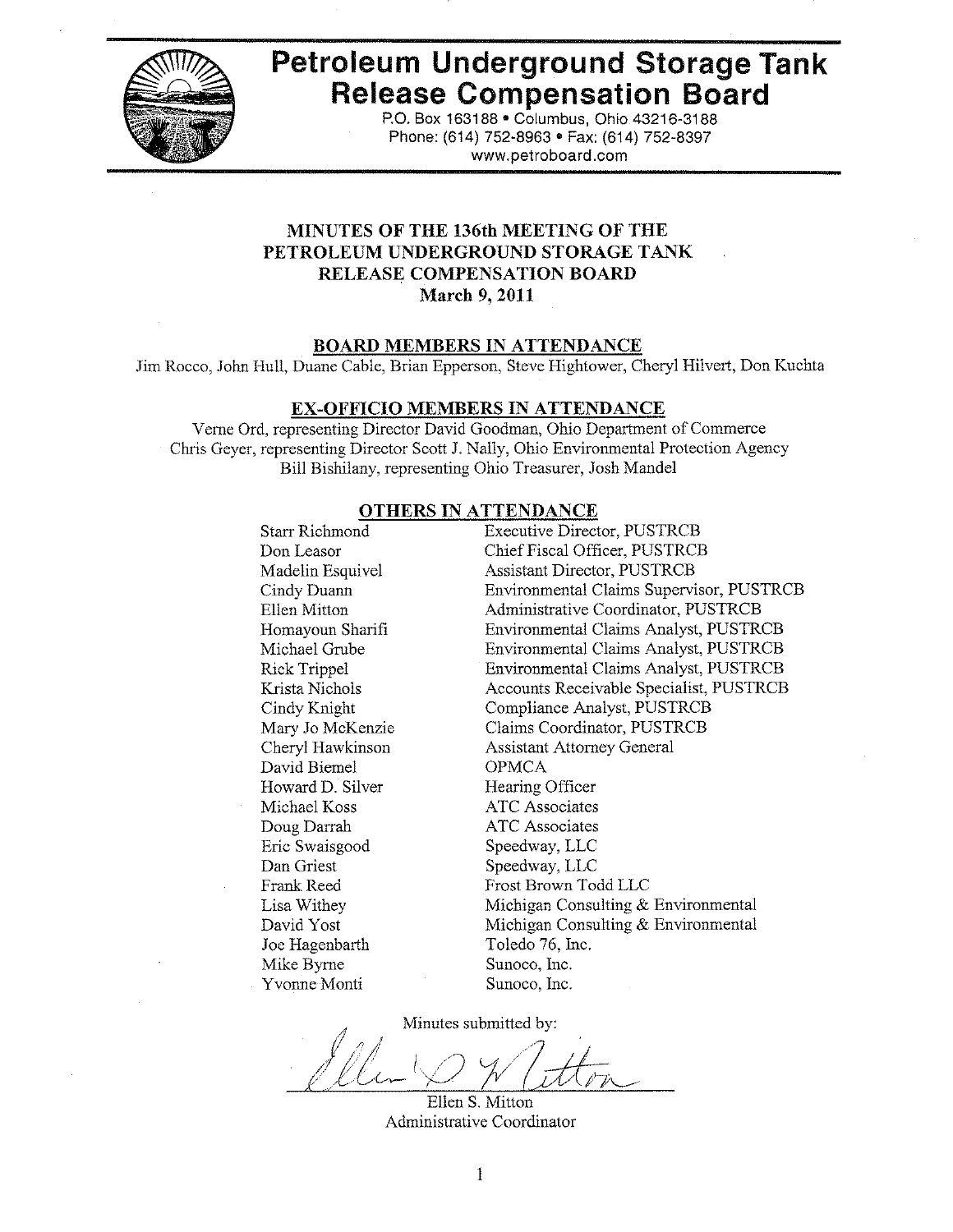# **Call To Order:**

Chairman Rocco convened the one hundred thirty-sixth meeting of the Petroleum Underground Storage Tank Release Compensation Board on Wednesday, March 9, 2011. The following members were in attendance: Jim Rocco; John Hull; Cheryl Hilvert; Steve Hightower; Duane Cable; Mayor Don Kuchta; Brian Epperson; Verne Ord, representing Director David Goodman, Ohio Department of Commerce; Bill Bishilany, representing Ohio Treasurer Josh Mandel; and, Christopher Geyer, representing Director Scott J. Nally, Ohio Environmental Protection Agency.

Chairman Rocco officially welcomed Cindy Knight, Verne Ord and Bill Bishilany to the Board. Ms. Knight was recently hired as the Compliance Analyst on the Board's staff. Mr. Ord has been appointed Acting Bureau Chief of the Bureau of Underground Storage Tank Regulations (BUSTR) and is representing Director Goodman of the Ohio Department of Commerce. Mr. Bishilany has been appointed by State Treasurer Josh Mandel to represent the Treasurer's office at the Board meetings.

Chairman Rocco asked if there were any comments, questions, or discussion regarding the minutes from the January board meeting and there were none. Mayor Kuchta moved to approve the minutes. Ms. Hilvert seconded the motion. A vote was taken and all members voted in the affirmative. The motion carried.

## **BUSTR Report:**

Chairman Rocco called upon Verne Ord, Acting Bureau Chief, to present the BUSTR report.

Mr. Ord said the Domenici-Barton Energy Policy Act of 2005 requires states with authorized UST programs to promulgate rules addressing, among other things, UST-release prevention (secondary containment) and prohibitions on delivery of petroleum products to UST systems in violation of UST laws. Mr. Ord stated that BUSTR provided the proposed rules to stakeholders utilizing the Governor's "e-notification" process, as well as the Limited Report on Comments. Mr. Ord stated the Department of Commerce filed the rules with the Joint Committee on Agency Rule Review (JCARR) on November 24, 2010.

Mr. Ord said that on January 14, 2011, the Department of Commerce filed a "to be re-filed" letter with JCARR, which suspends JCARR's jurisdiction over the rules until the Department re-files the rules. He said this action was taken in order to address changes in the new administration and the JCARR membership, and to provide BUSTR and its stakeholders additional time to address general concerns regarding the rules. Mr. Ord stated a stakeholder meeting was held at BUSTR on February 23, 2011, and as a result of the meeting, adjustments were being made to some of the rules.

Mr. Ord said Ohio Administrative Code rule 1301:7-9-05 regarding financial responsibility was filed as a "No Change" rule with JCAAR on February 14, 2011, and BUSTR would revisit the rule during the five-year review process.

Mr. Ord said the Bureau is in the process of reviewing BUSTR rules to meet the five-year rule review requirement. He said BUSTR continues to work with the stakeholders on Ohio Administrative Code rule 1301:7-9-12 (Closure Assessment) and Ohio Administrative Code rule 1301:7-9-13 (Corrective Action). These rules, along with minor adjustments to other rules, will be filed at a later date.

Mr. Ord said BUSTR interviewed candidates to serve as supervisors to UST inspectors throughout the state. He said the two new supervisors would report to Steven Krichbaum, manager of the UST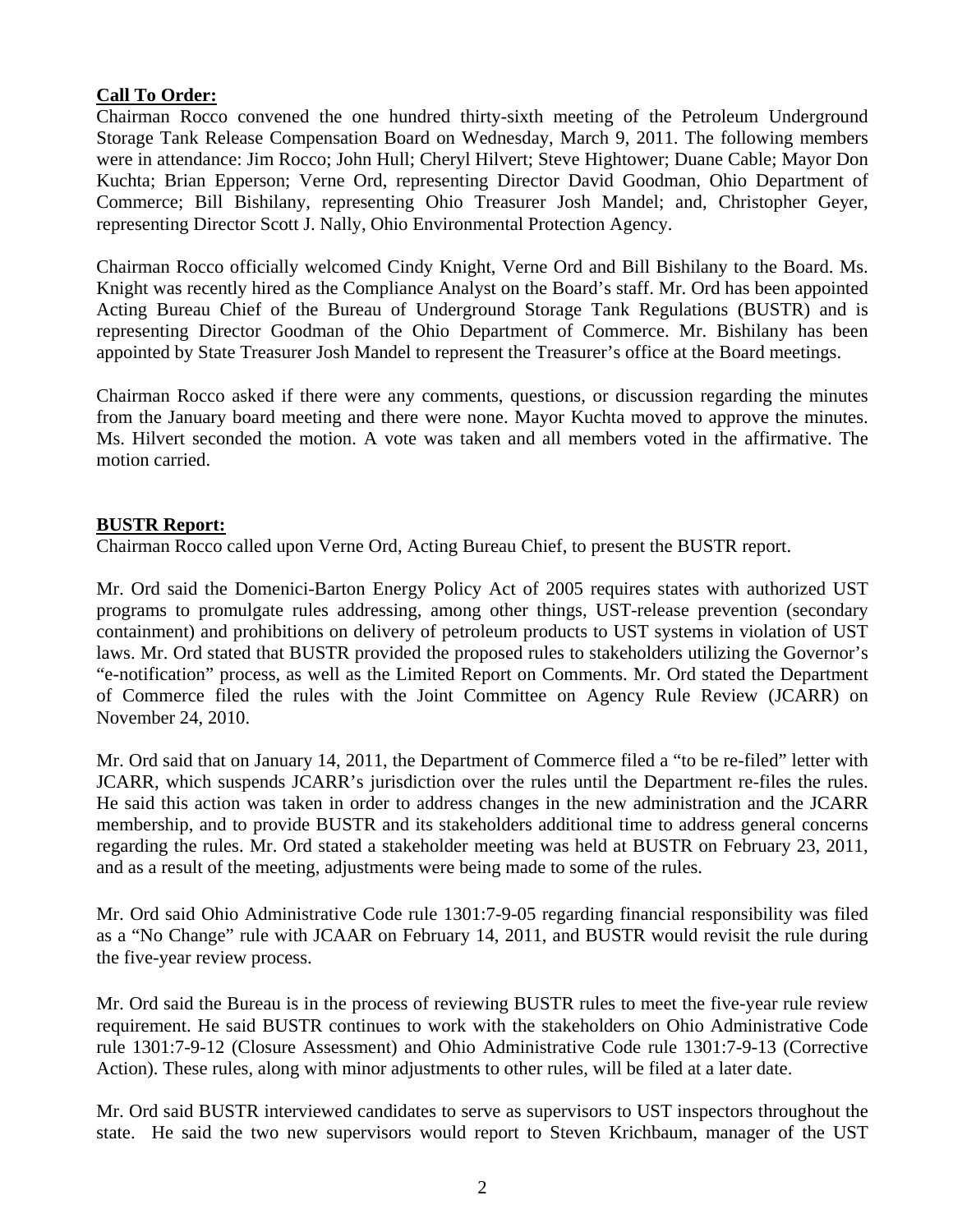section. Mr. Ord said the vacant Environmental Specialist 2 position had been posted and interview selection would be completed within 30 days.

Mr. Ord said Environmental Specialist 2, Dale Egner, had been temporarily assigned as project manager to the American Recovery & Reinvestment Act (ARRA) and would resume his Environmental Specialist duties once the ARRA program is completed.

Mr. Ord stated there are 22,434 USTs registered with BUSTR at this time. He said there are currently 3,952 owners of registered facilities, and he noted that 3,622 of these owners owned six or fewer tanks.

Mr. Ord said there had been 26,038 no further actions (NFAs) related to clean-ups issued within the BUSTR program.

## **Financial Report:**

Chairman Rocco called upon Don Leasor, Chief Fiscal Officer, to present the financial reports.

## *December & January Financials*

Mr. Leasor stated the December and January financial statements were emailed to each member. He asked if there were any questions or concerns regarding these reports. Hearing none, Mr. Leasor began his report with the January financials.

Mr. Leasor said as of January 31 there was about \$4.7 million in the obligated account, which is set aside for fiscal year 2011 claim settlement payments. He said as of March 9 the amount in the obligated account is approximately \$4.2 million. Mr. Leasor said at the end of January the unobligated balance was about \$2.3 million; and, as of March 9 the unobligated balance is approximately \$2 million.

Mr. Leasor said the claims expense for January was approximately \$873,000. He said claims payments through January represent 37% of the \$9 million budgeted for claims; however, since only \$8 million had been obligated for claims payments, claims payments through January 31, 2011, represent 41.7% of the actual funds obligated. Mr. Leasor said from July 1, 2010 through March 9, 2011 there had been approximately \$3.9 million in claims reimbursements, which is 48.6% of the obligated \$8 million.

Mr. Leasor said approximately 99.3% of budgeted revenues had been collected as of January 31, 2011. He said as of March 7 approximately \$136,000 had been paid in refunds this fiscal year.

He said with the exception of the postage and the legal and professional line items, all other expenses are on target for this time of the fiscal year. Mr. Leasor said due to a staff vacancy, the temporary services line item would most likely be over budget; however, this will be offset with the salary line item being under budget.

Mr. Leasor said as of January 31 the postage line item is approximately 75.3% of the budgeted amount and is in line with prior years for the same time period.

Mr. Leasor said the legal and professional line item is approximately 87.2% of the amount budgeted and includes the fourth quarter of fiscal year 2010 and the first and second quarters of fiscal year 2011 costs associated with the services of the Assistant Attorney General; annual audit; claim liability study; I.T. consultant; and fees assessed by the Attorney General's Revenue Recovery Section as collection fees.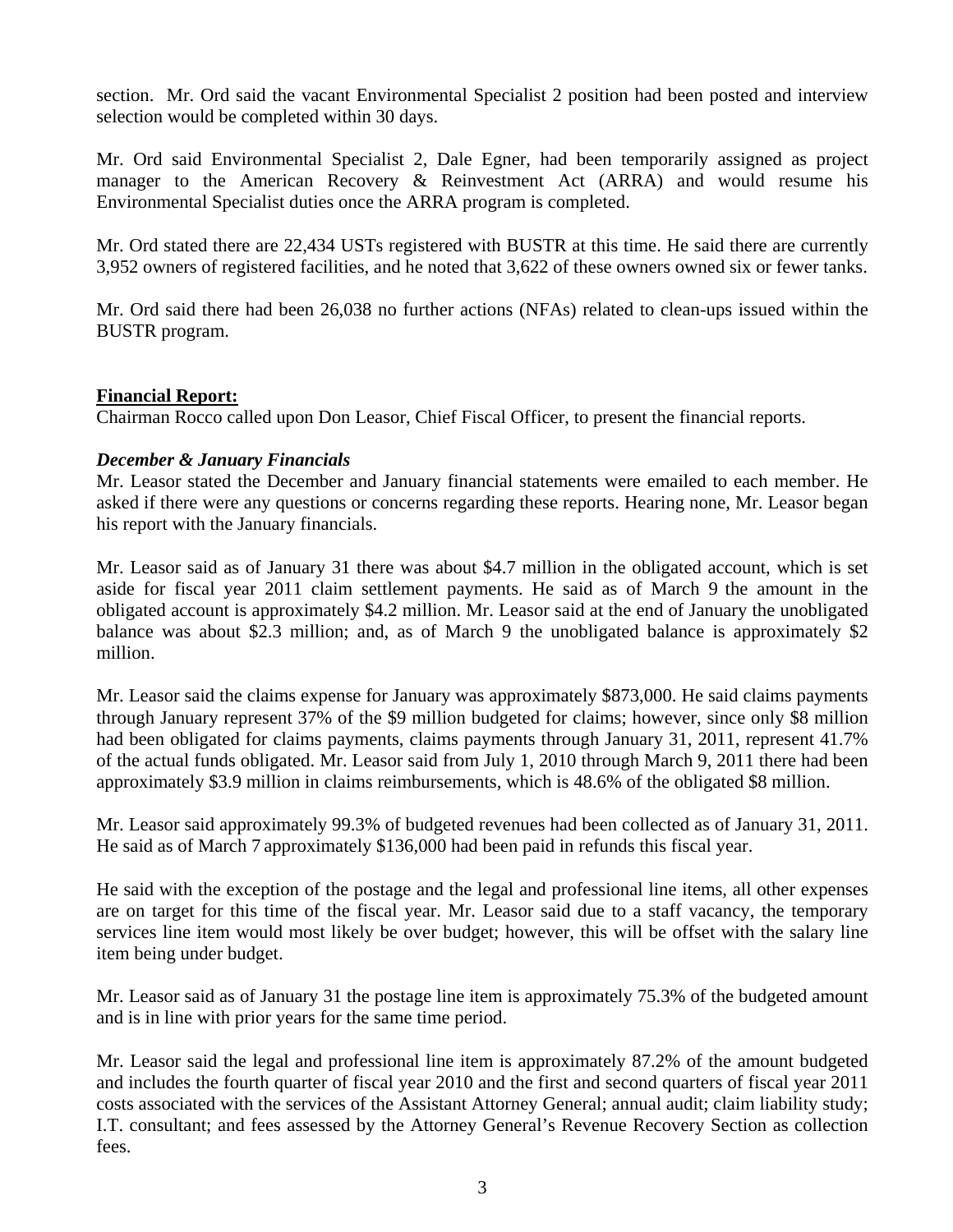Mr. Leasor said that the collection costs paid by the Board were higher than anticipated due to fees paid to Special Counsel to collect delinquent Fund fees. Mr. Leasor said the Attorney General's Revenue Recovery fee is 10% of the amount collected and these costs are passed on to the owner or operator. He said the Special Counsel fees are 33 1/3% of the total fees collected and these costs are not passed on to the owner or operator. He said there is also a timing issue with accounts certified to Revenue Recovery that results in the Board paying the collection costs at the time an owner remits a payment, but the Board does not receive the owner's payment of these same collection costs until later in the collection process. Mr. Leasor stated from July 1, 2010 to date there had been \$69,800 paid in collection costs, net of collection costs paid by the owners.

Mr. Leasor stated that with respect to the I.T. consultant, the Board contracted in June 2010 with Mark Suttner for the fiscal year 2011 database and website maintenance. Mr. Leasor stated Mr. Suttner had recently accepted full-time employment elsewhere; and, the Board was currently searching for another I.T. consultant. Mr. Leasor said once there is a contract in place with a new I.T. consultant, it is anticipated there would be some transition costs in bringing the new consultant current with the project.

Mr. Leasor said additional unanticipated legal and professional costs are expected due to the fact that 100 plaintiffs had filed suit against an owner with third-party eligibility and it's anticipated the Board will share legal costs with several other defendants.

Mr. Leasor requested the 2011 legal and professional operating budget be amended due to the unexpected increases in this line item. Chairman Rocco requested the Audit Report and the Attorney General Certification Process be discussed prior to addressing the amendment to the budget.

## *Audit Report*

Mr. Leasor indicated there were three binders from Schneider Downs, the Board's auditors, in the front of each Board member's book - the Financial Statements, the Auditor's Communication to Those Charged with Governance, and the Management Letter.

Mr. Leasor said that following the January 19, 2011 Board meeting, a request was approved to extend the deadline for the submission of the audit from January 31 to February 11, 2011. He stated Schneider Downs submitted the audit in compliance with the extended deadline. Mr. Leasor said the audit is subject to review and acceptance by the Auditor of State, but has not yet been released by the Auditor. Mr. Leasor said the auditors noted three items to be addressed by management. These comments to management were intended to improve internal control and operational efficiencies and are not reportable items as they do not impact the financial statements.

Mr. Leasor said first, the auditors suggested that all future adjustments for the allowance for doubtful accounts and collections of amounts previously written off be recorded as bad debt expense and recoveries of bad debts, respectively. He said this pertains to accounts determined to be uncollectible and how changes are recorded during the process of estimating accounts receivable at the end of the fiscal year. Mr. Leasor said this would be remedied this fiscal year during the process of estimating accounts receivable at year-end and the subject accounts would be recorded in a way that complies with the auditors' recommendation.

Mr. Leasor said the next two items identified in the management comments as issues of noncompliance are not financial statement issues, but rather relate to public information documentation within the office and access to personal information.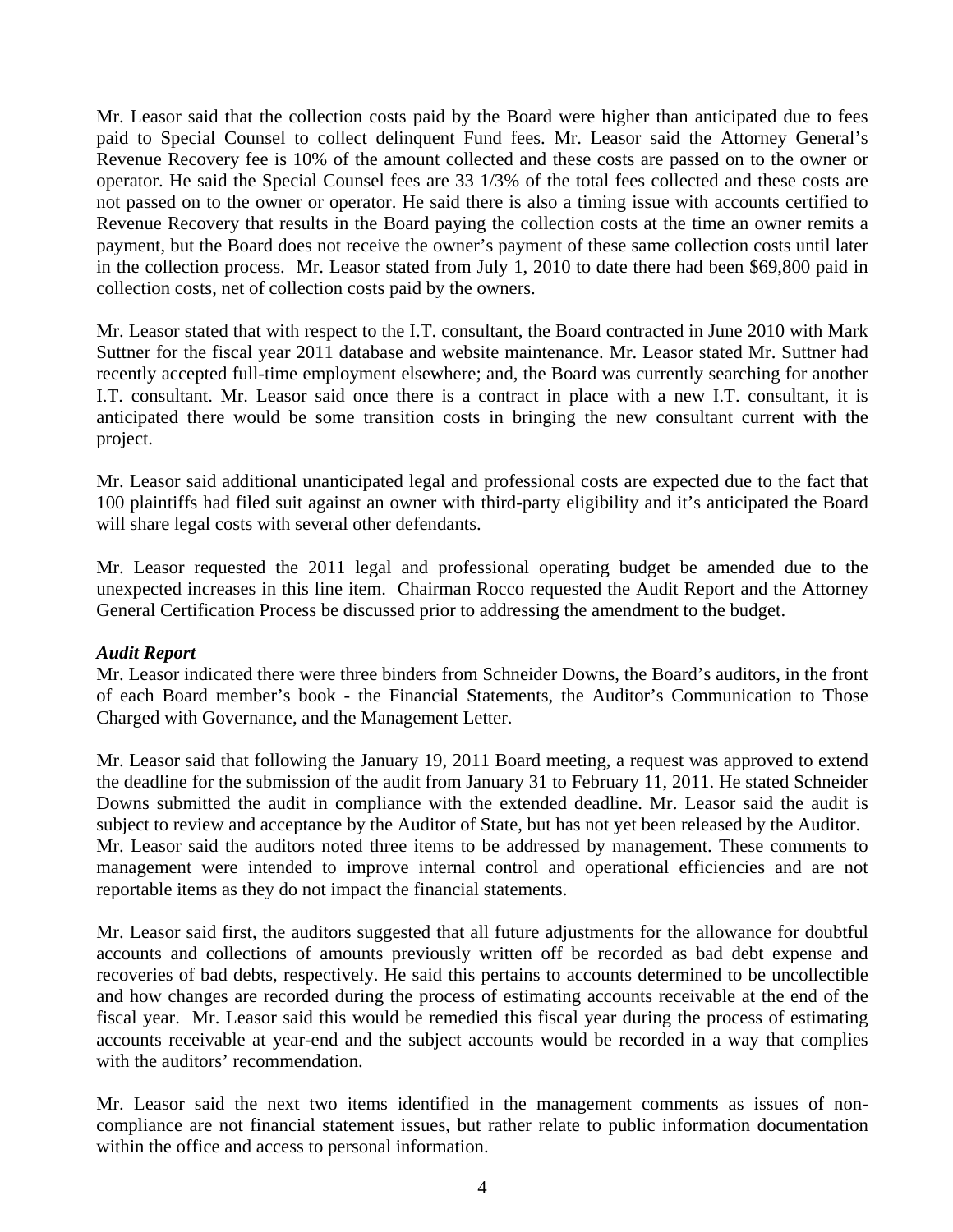Mr. Leasor said the auditors noted that the Board was not in compliance with the state's Public Records Policy requiring every state agency to have an on-site posting of its Public Records Policy. Mr. Leasor said within five days of the auditors providing notification of the non-compliance, a document in compliance with the state's Public Records Policy was created and is now on display in the reception area of the Board's office.

Mr. Leasor said the final management comment addressed the lack of formal documentation governing the protection of, and access to, sensitive, personal information as it related to tank owners and operators. He stated a new rule regarding access and maintenance of confidential personal information was in draft form and had been presented to the Board's Rule Committee in a meeting on January 19, 2011 and would be presented to the Board at a future meeting.

Mr. Leasor stated the finding reported by the auditors in fiscal years 2007, 2008, and 2009, maintenance of a detailed accounts receivable ledger, was resolved in fiscal year 2010.

Mr. Leasor said that as part of the fiscal year 2010 audit, the auditors did report one internal control deficiency regarding financial reporting. The auditors recommended a formal policy be developed to include procedures governing the process and timing of the certification of delinquent accounts to the Attorney General's office for collection. Mr. Leasor said the end-of-year accounts receivable estimate relies heavily on the historical collection rates of accounts certified to the Attorney General's office. He said unpaid current year fees are certified to the Attorney General's office during the third quarter of each year. However, a formalized process for identifying and certifying accounts with delinquent prior years' fees has not yet been established. He said such a process is necessary to maintain a reasonable estimate of the allowance for uncollectible amounts. Mr. Leasor said management anticipates developing a policy to address this issue by the end of the current fiscal year.

## *Attorney General Certification Process*

Chairman Rocco said the process regarding delinquent accounts should be addressed, noting there are some delinquent accounts going back almost twenty years. He said a time frame should be established regarding the appropriate time to write off delinquent accounts.

Chairman Rocco called on Ms. Madelin Esquivel, Assistant Director, to discuss the certification and the Attorney General's Revenue Recovery collection processes.

Ms. Esquivel said the Board certifies delinquent accounts to the Attorney General's Revenue Recovery Office a minimum of two times per year. She said the Attorney General's office aggressively pursues the tank owner/responsible person for payment of delinquent tank and late fees; and, the Board is charged a 10% collection fee for that service.

She said current year tank fees still unpaid as of the third quarter of the fiscal year are certified to the Attorney General's office in January, and at that time, the late fee is set to the maximum of \$1,000 per tank and the 10% Attorney General collection cost is assessed to the owner. She said, for example, this year between July 1 and January 1, there were over 300 unpaid current year fee accounts reviewed and 205 of those accounts were certified to the Attorney General's office on January 31. Ms. Esquivel said that throughout the rest of the year, when staff resources allow, a number of the remaining accounts with unpaid current year fees are reviewed and when reconciled for accurateness, are certified to the Attorney General's office in June.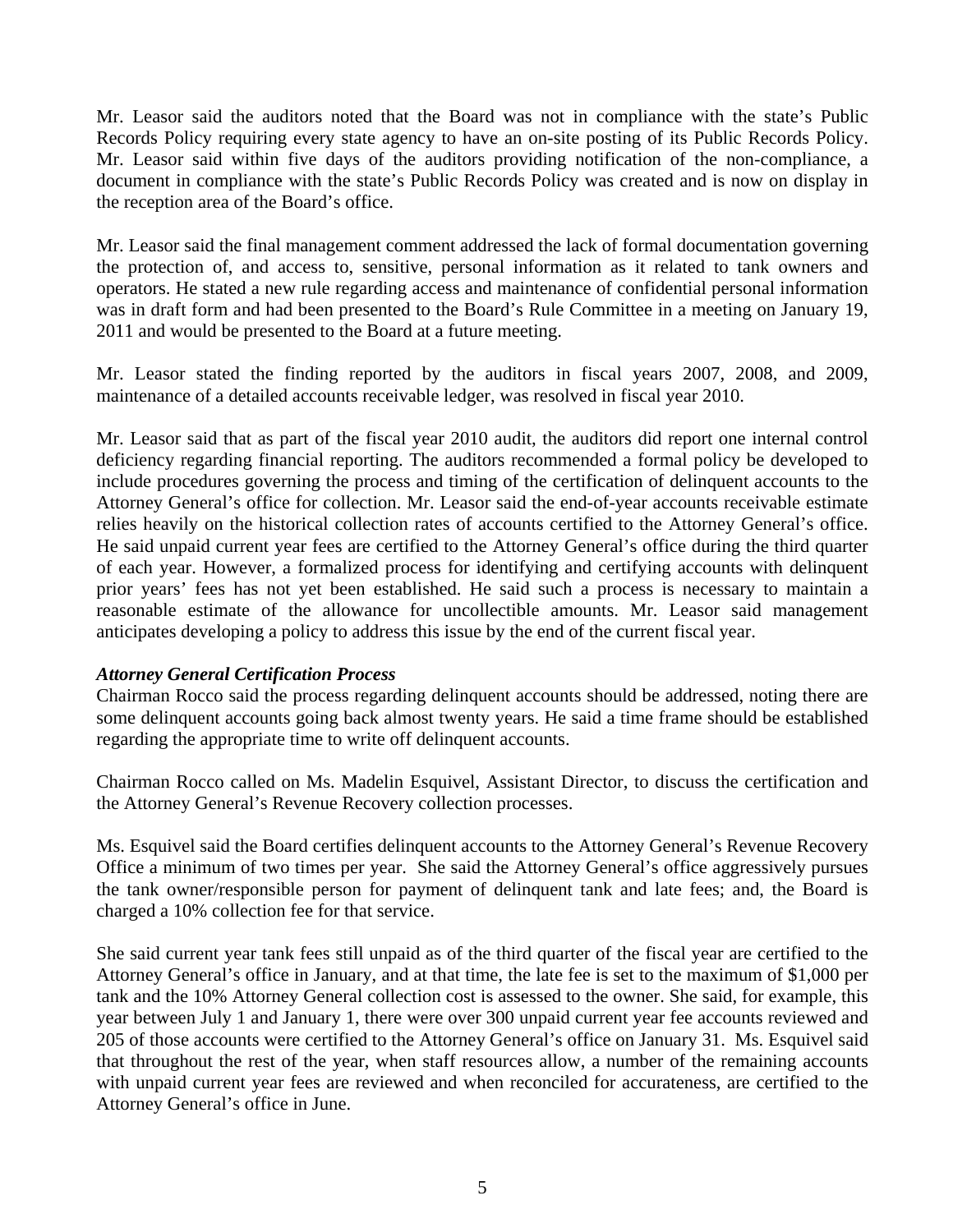Ms. Esquivel said the Attorney General's Revenue Recovery Office attempts to collect these accounts for four to six months. She said if no payments are received, the responsible person refuses to pay, or the responsible person is unable to pay, Revenue Recovery automatically assigns the account to a private attorney in the same geographical area as the responsible person. This attorney is referred to as Special Counsel and charges 33 1/3% for amounts collected up to \$25,000; a sliding scale is applied to amounts collected above \$25,000. Ms. Esquivel said the Special Counsel fee is in addition to the Attorney General's fee of 10%. She said of the total 43 1/3%, the Board does recoup the Attorney General's 10% collection fee from the responsible person; but the Board pays the Special Counsel fees of 33 1/3%.

Ms. Esquivel said based on previous Board action, Revenue Recovery and Special Counsel are given the authority to reduce the late fees to 20% of the total amount due, which includes both the per-tank and late payments fees; however, tank fees are not reduced.

Ms. Esquivel stated that during the Amnesty Program offered last year the late fee reduction was 5% rather than the typical 20% of the total amount due, which resulted in a significantly reduced account balance for the responsible person. She said not all responsible persons who responded to the Amnesty Program had been certified to Revenue Recovery for collection.

Ms. Esquivel said if Special Counsel's collection efforts are unsuccessful, the Attorney General's office may refer the account to the Value Recovery Group, which is an Ohio-based company specializing in the recovery of underperforming assets. The Value Recovery Group collection fee is 45% and the Attorney General's office charges an additional 5% collection fee. She added that the Board could also request the Attorney General's office to withhold the outstanding fees from the responsible person's state income tax return. Ms. Esquivel stated none of the Board's accounts had been referred to Value Recovery Group nor had any fees been withheld from state income tax returns.

Ms. Esquivel said that since the beginning of the certification process in 2000, the Board has certified over \$14 million to the Attorney General's office and, if uncollected by Revenue Recovery, the accounts were assigned to Special Counsel. She said the Attorney General's Revenue Recovery office and/or Special Counsel has collected \$2,054,000 of the \$14 million in past due fees. She said that in this fiscal year alone, Revenue Recovery has collected about \$247,700, which includes \$13,243 in collection fees paid by the responsible persons. The Board paid \$57,900 in Special Counsel's fees and \$11,935 in Revenue Recovery fees for the collection of this \$247,700. In the future, as owners continue to make payments, the Board may recover from the owners some or all of the \$11,935 in Revenue Recovery fees.

Ms. Esquivel said she would like to the Board to request the Attorney General's office to provide the Executive Director with a list of accounts set to go to Special Counsel prior to the accounts being assigned to Special Counsel. This would help to alleviate the Board paying unnecessary fees in instances where the staff has continued to work with the responsible person and may have ultimately been successful in collecting the debt. She said the Executive Director or designee could then review and select the accounts that should be assigned to Special Counsel.

Ms. Esquivel said Ms. Richmond, Executive Director, and Mr. Leasor, Chief Fiscal Officer, are in the process of developing an "inability to pay process" where the financial position of the responsible person would be evaluated, which is a process similar to determining a hardship application for claims reimbursements. She said if the tanks are removed and the responsible person demonstrates an inability to pay, the outstanding fees would be written off and no further collection efforts would be taken.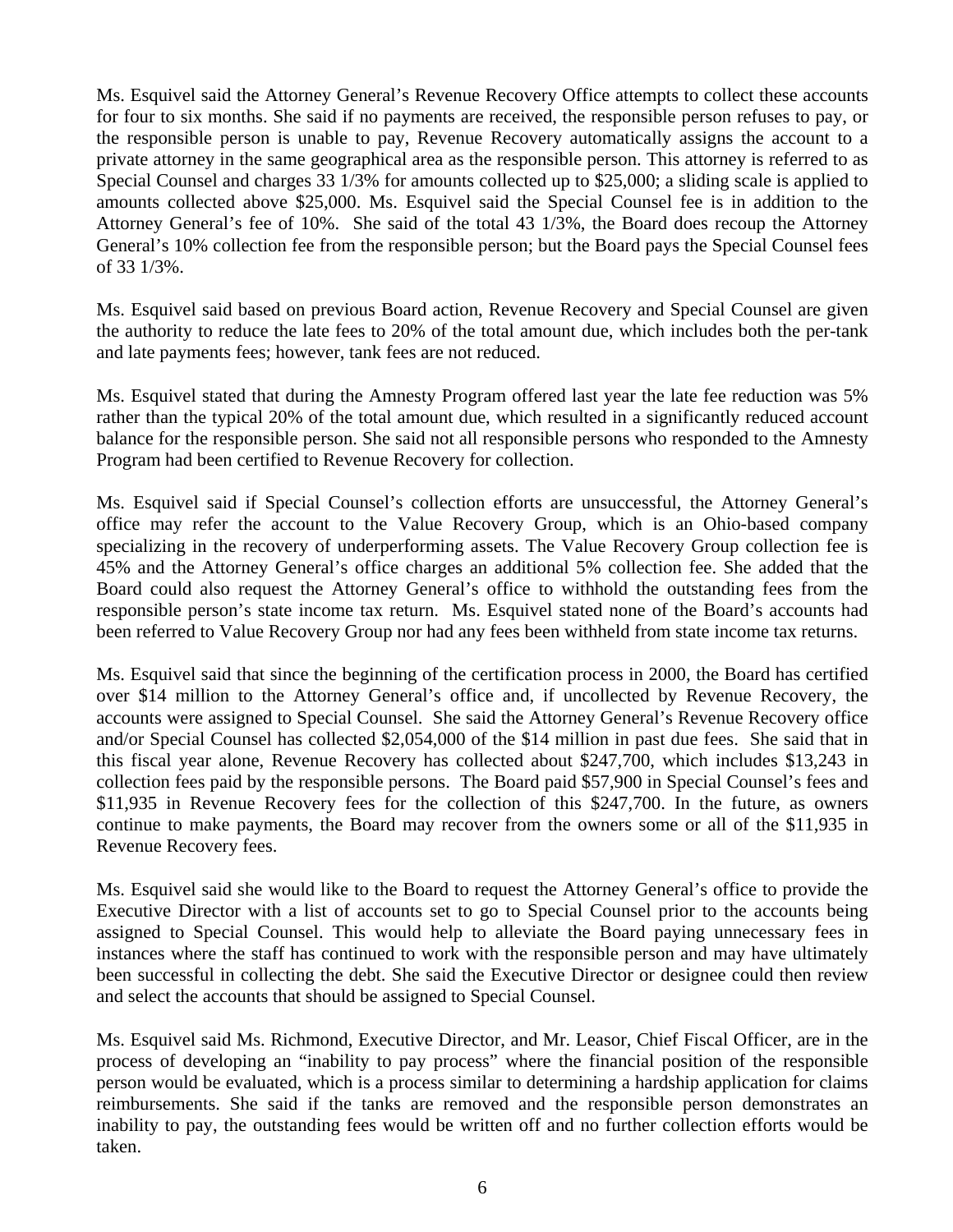Ms. Esquivel stated currently there is \$14.7 million in outstanding past years' fees. She said the staff continues to resolve accounts with prior years' outstanding fees; however, due to limited staff resources some accounts are delayed or not certified to the Attorney General's office. She stated many accounts are currently being reconciled, but it is a lengthy process and the staff encounters many obstacles in the reconciliation process; for example, some accounts may have installation and/or removal issues; some may have refunds pending that will offset the outstanding fees; or some may be lacking a valid address at which to contact the responsible person.

Ms. Esquivel said in preparation for developing a policy to comply with the auditor's recommendation and to resolve some of the issues involved with Special Counsel collection fees, she requests the Board members to consider:

- 1) authorizing the Director or her designee to determine which accounts are to be assigned to Special Counsel for collection;
- 2) authorizing passing the Special Counsel fee to the responsible person when appropriate, allowing the Board to recoup 100% of the collection fees;
- 3) giving the Director or her designee authorization to determine which accounts are to be forwarded to the Value Recovery Group after Special Counsel exhausts all collection efforts and to pass the Value Recovery Group collection fee to the responsible person;
- 4) whether outstanding fees should be withheld from the responsible person's state income tax returns; and
- 5) setting a specific time period for "writing off" all tank fees for inactive owners when the tanks have been removed.

In response to Mr. Bishilany's question, Ms. Esquivel confirmed that a tank owner could establish a payment plan; however, if the owner defaults on the plan and does not re-establish the payment plan within sixty days, the account is assigned to Special Counsel.

Following an in-depth discussion, Chairman Rocco proposed that a policy be prepared and presented to the Board; the policy should incorporate the suggestions from the Board's discussion today.

Vice Chairman Hull moved to require any decision for an account to go to Special Counsel from the Attorney General's office for collection purposes must be approved by the Director of the Financial Assurance Fund before moving forward with that step in the collection process. Mr. Bishilany seconded the motion. A vote was taken and all members voted in the affirmative. The motion carried.

Ms. Richmond requested a committee be appointed to review and provide feedback on a proposed policy. Chairman Rocco said the Finance Committee would be available to assist in the process. He stated a more detailed procedure would be prepared and would include the pros and cons of each recommendation and the financial impact of the recommendations presented to the Board.

Mayor Kuchta inquired how the outstanding accounts accumulate; as it was his understanding that product could not be delivered if the owner was not in compliance. Chairman Rocco replied that a number of sites are no longer active sites, and many were not brought to the Board's attention until the tanks were removed. He said, in the future, under the Energy Act, BUSTR would have the ability to physically shut down a tank if it is not in compliance with specific criteria, including financial assurance. Chairman Rocco stated that the unpaid fees would need reviewed to determine what constitutes the outstanding fees and the likelihood of recovering portions of the outstanding fees.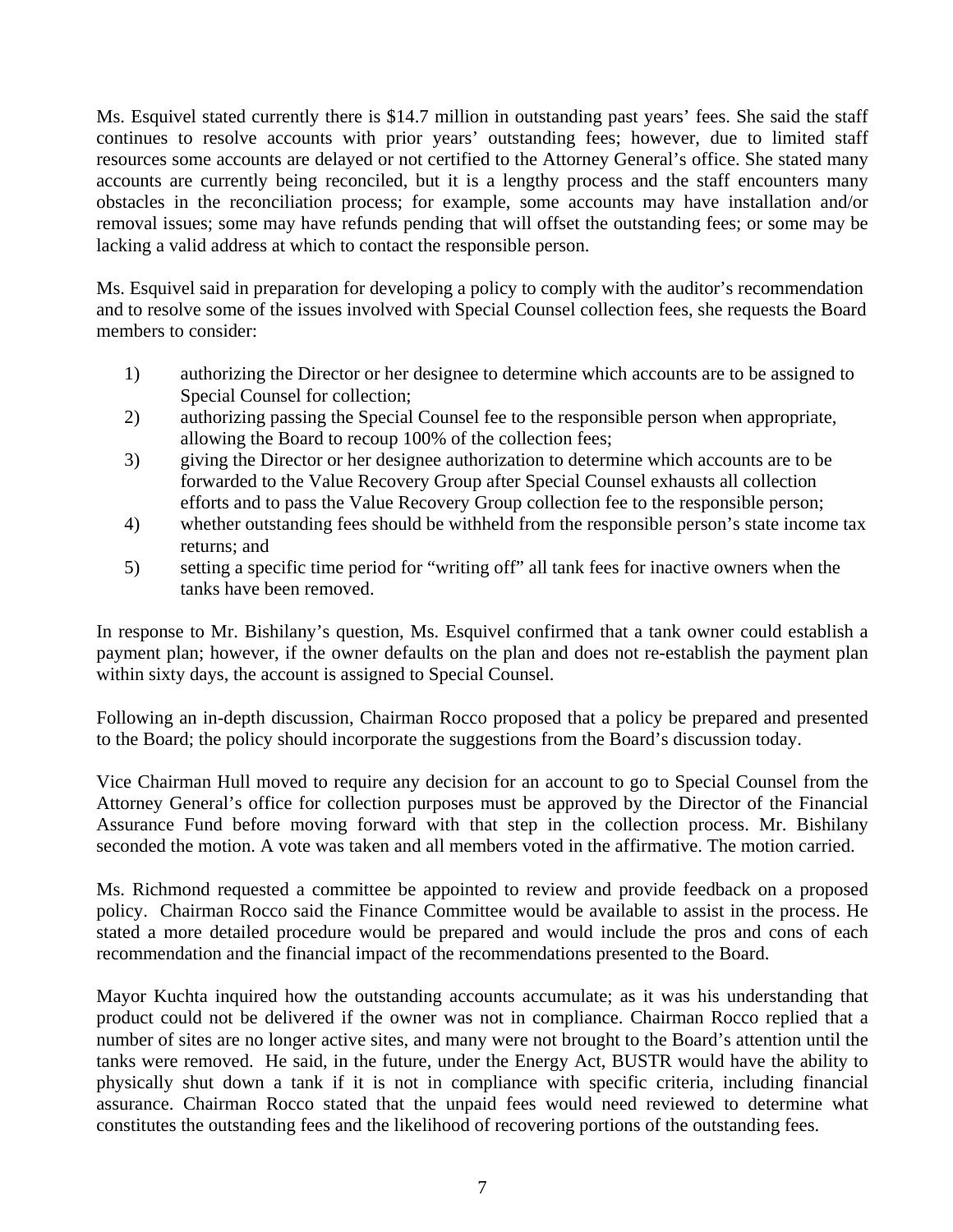Chairman Rocco requested that future financial reports to the Board provide detail on the Attorney General's collection costs charged to the Board and the amount of collection costs paid by the owner/operators. The intent is the report would indicate the amount collected through the Attorney General's office, the cost of collecting the outstanding fees, and the amount received from owners for the payment of the collection costs. Mr. Rocco stated that the items would allow the Board to track the outstanding fees collected, the costs of collection, and the amount of the collection costs recovered from owners.

Chairman Rocco said that earlier in the meeting the Board had been requested to amend the fiscal year 2011 operating budget in anticipation of the unexpected expenses regarding a third-party eligibility claim, replacement costs for the I.T. consultant, and the higher than anticipated collection costs. Chairman Rocco stated that the amount expended for Legal and Professional expenses is close to exceeding the amount budgeted and the Special Counsel fees totaling \$57,000 are a contributing factor.

Mr. Hightower moved to amend the fiscal year 2011 operating budget to increase the legal and professional line item by \$30,000 to a total of \$225,000, which will increase the total budgeted expense for fiscal year 2011 to \$1,647,198. Mr. Bishilany seconded. Prior to calling for the vote, there was a discussion as to whether \$30,000 would be sufficient to cover the anticipated expenses. Mr. Hull moved to increase the legal and professional line item by an additional \$10,000, raising the total increase to \$40,000. Mr. Cable seconded. A vote was taken and all members voted in the affirmative. The motion for the amendment carried.

Chairman Rocco said there is a motion on the floor to amend the fiscal year 2011 operating budget to increase the legal and professional line item by \$40,000 to a total of \$235,000, which will increase the total budgeted expense for fiscal year 2011 to \$1,657,198. A vote was taken and all members voted in the affirmative. The motion carried.

## **Claims Report:**

Chairman Rocco called on Ms. Cindy Duann, Environmental Claims Supervisor, to present the claims report.

Ms. Duann said there is good news to report. She said that during the last two months the claims staff settled more claims than were received, and, as a result, the key numbers reported in the claims statistics are going down.

Ms. Duann said the current total maximum liability of the in-house open claims is down almost 4% from \$28.6 million to approximately \$27.5 million. She added that the total number of in-house open claims is down 2% from 1,622 to 1,587. Ms. Duann said there are currently 26 claims under appeal, which is down 16% from the 31 appeals on the last report.

Ms. Duann said that in January the Board received 45 claim packages and settled 58 claims. She said that in February the Board received 61 claim packages and settled a record monthly high of 70 claims. Ms. Duann said the settlement amount offered from July 2010 through February 2011 totaled approximately \$4.2 million, making the average claim payout 67.7% of the net value. She anticipates a total claim settlement offer of approximately \$6.5-\$7 million this program year.

Ms. Duann said the Board received two eligibility applications in January and determined three eligibility applications. She said the Board received only one eligibility application in February and 11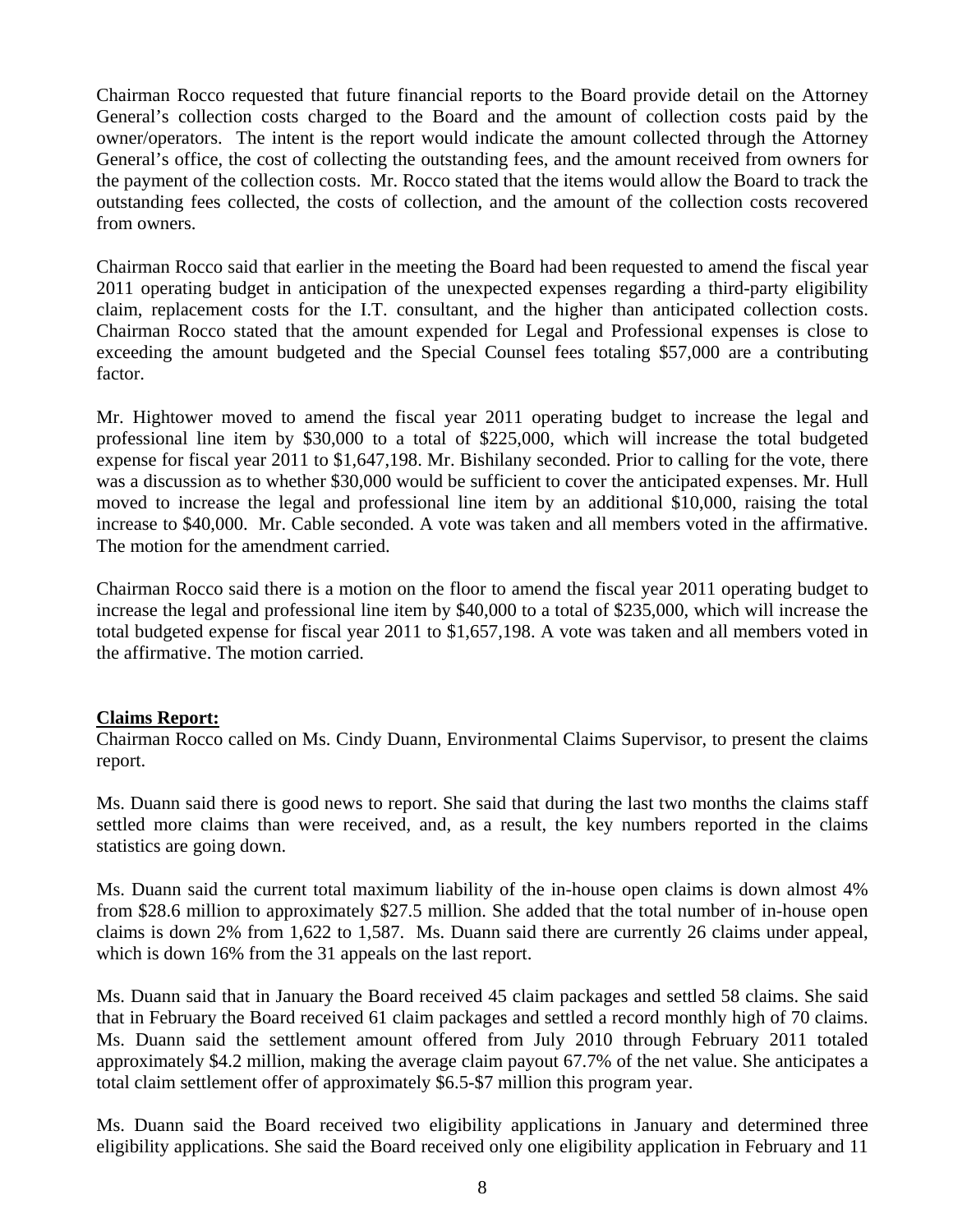had been determined. Ms. Duann said in comparison to the past seven years, the Board is receiving less than half of the number of eligibility applications historically received. She said currently there are 11 open eligibility applications to be determined.

Ms. Duann said that during the past eight months the Board received a monthly average of 14 requests for cost pre-approval and issued an average of 19 cost pre-approval notifications per month. Ms. Duann said there are currently 68 cost pre-approval applications in-house to be reviewed, which is down 9% from the last report.

## **New Business** *Appeal Hearings*

# *1) Claim #10657-0001/09/18/07-A, Toledo 76, Inc., Joe Hagenbarth*

Mr. Silver stated that Toledo 76, Inc. is the owner of the property located at 106 North Union Street in Bryan, Ohio, for which Toledo 76, Inc. possessed a valid Certificate of Coverage at the time of the release.

Mr. Silver said that on September 18, 2007, Toledo 76, Inc. reported to the Bureau of Underground Storage Tank Regulations (BUSTR) a suspected release at the site and the release was confirmed on September 26, 2007.

Mr. Silver said that from December 18 through December 20, 2007, Toledo 76, Inc. removed six underground storage tanks (USTs) from the site, as well as the piping and pumps. He said that on June 30, 2008, Toledo 76, Inc. filed with BUSTR an UST Closure Assessment Report that included data from laboratory analyses of soil and ground water samples that indicated petroleum contamination at the site exceeded action levels. Mr. Silver said that beginning on July 8, 2008 and continuing through July 15, 2008, Toledo 76, Inc. excavated 3,359.24 tons of soil from the site and disposed of this soil at a local landfill.

Mr. Silver said that on January 15, 2009, Toledo 76, Inc. filed a claim for reimbursement of \$224,078.36 for costs associated with the soil removal and disposal that occurred in July 2008. Mr. Silver said that on January 15, 2010, the Director of the Financial Assurance Fund (Fund) issued a claim settlement determination denying the claim on the grounds that Toledo 76, Inc. had not secured authorization from the State Fire Marshal prior to excavating and disposing of the soil from the site and therefore, the costs from this work were precluded from reimbursement by Ohio Revised Code section 3737.92(B)(2).

Mr. Silver stated that Toledo 76, Inc. argued in the appeal proceeding that the information provided in the June 30, 2008, UST Closure Assessment Report contained more information than would have been received had a Tier 1 Delineation Notification, Tier 1 Investigation Report, or an Interim Response Action been filed prior to July 8, 2008. He said Toledo 76, Inc. claimed that it had carried out appropriate corrective action in substantial compliance with the State Fire Marshal's rules, and that its claim should be approved for reimbursement.

Mr. Silver said to secure reimbursement under an Interim Response Action, an owner/operator of a site must submit a Tier 1 Delineation Notification and a Tier 1 Investigation Report to BUSTR and BUSTR must approve the Tier 1 Investigation Report. Mr. Silver stated that no such reports had been submitted to BUSTR prior to the excavation of the soil. He stated that Toledo 76, Inc. also had not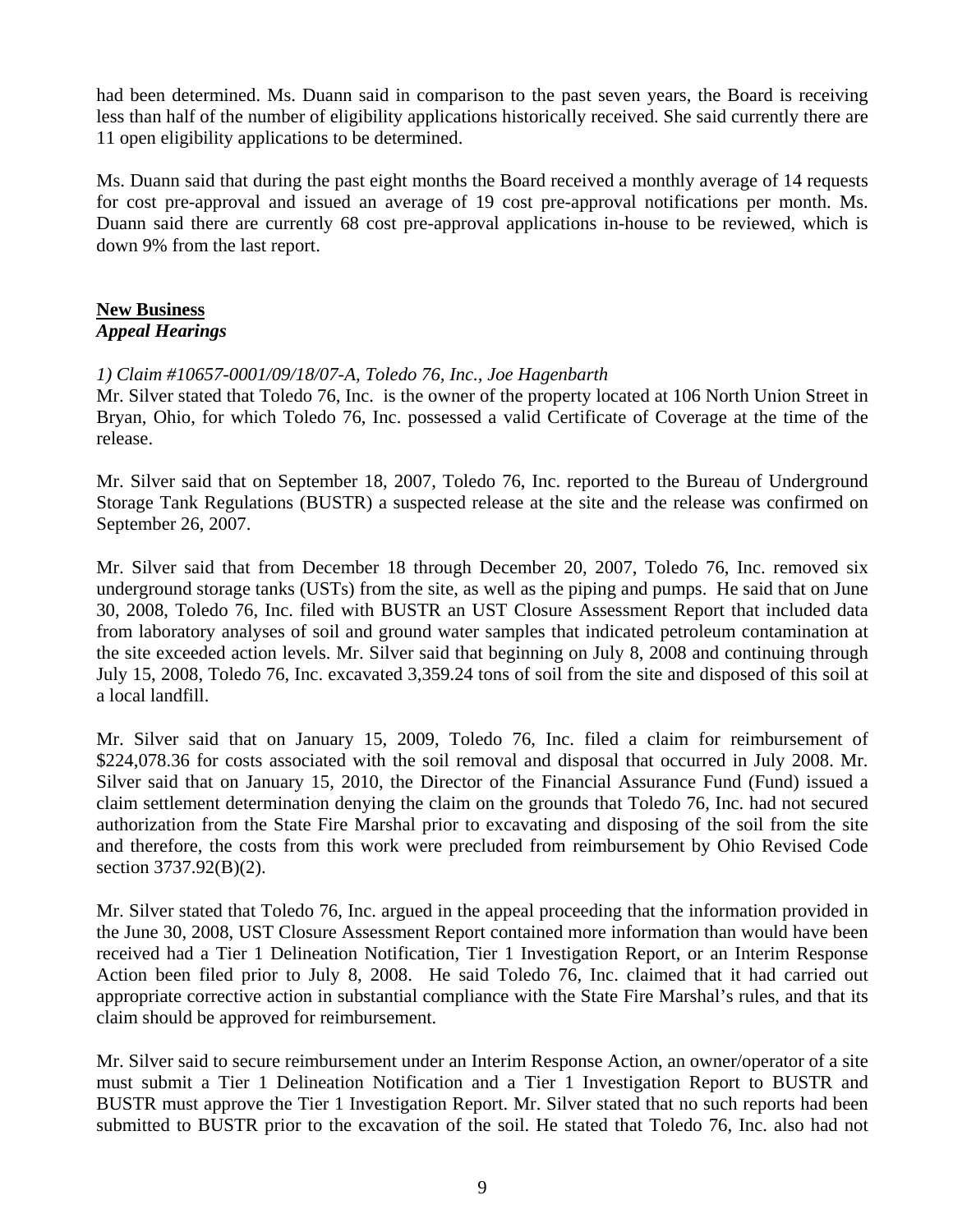received approval from BUSTR of the Tier 1 Investigation Report prior to performing the corrective action work.

Mr. Silver said due to insufficient compliance by Toledo 76, Inc. with the State Fire Marshal's corrective action rule, Ohio Administrative Code section 1301:7-9-13, the corrective action had been performed without authorization and therefore, the cost for the work was properly precluded from reimbursement by the Fund. Mr. Silver said he finds that the denial of claim reimbursement from the Petroleum UST Financial Assurance Fund by the Director of the Fund comprises valid state action as a matter of fact and law, and he recommended that the denial be upheld.

Chairman Rocco recognized representatives from Toledo 76, Inc. and their attorney, Mr. Frank Reed, and asked if anyone would like to comment. Mr. Reed introduced the representatives from Toledo 76, Inc. and Michigan Consulting & Environmental. Mr. Reed stated Toledo 76, Inc. objects to the Report and Recommendation and the hearing officer's recommendation to affirm the denial of the reimbursement. He said, in summary, the reimbursement claim of Toledo 76, Inc. should be reversed or modified because they believe that the corrective action to remove contaminated soil was necessary and the evidence is uncontroverted that the soil was above Tier 1 action levels. He stated the Bureau of Underground Storage Tank Regulations had prior notice of the soil investigation in writing and verbal notice of the proposed soil removal; and, the claim for reimbursement for \$224,078.36 at most, should have been reduced by 50% for failure to seek cost pre-approval. Mr. Reed asked that the Board modify or reverse the Report and Recommendation.

Chairman Rocco recognized Ms. Hawkinson, Assistant Attorney General, to respond. Ms. Hawkinson stated that the important issue is that Toledo 76, Inc. did not comply with the Board's statute, which says the Fund can reimburse for corrective action work completed only if the clean up is done in accordance with the State Fire Marshal's rules. She said this is not a rule issue; it is a statute issue. Ms. Hawkinson recommended the Board affirm the hearing officer's recommendation.

Following a lengthy discussion, Mr. Hightower moved to go into a closed meeting for deliberations. Mayor Kuchta seconded and a roll call vote followed. The following members voted in the affirmative: Messrs. Rocco, Cable, Epperson, Hightower, Kuchta, Ord, Bishilany, Geyer, and Ms. Hilvert. Mr. Hull abstained. There were no nays and the motion passed.

The Board adjourned from private deliberations and Chairman Rocco reconvened the public meeting.

Ms. Hilvert moved to adopt the findings of facts, conclusions of law, and the recommendation of the hearing officer to uphold the Director's denial of claim reimbursement to Toledo 76, Inc. Mr. Cable seconded. A roll call vote followed. The following members voted in the affirmative: Messrs. Rocco, Cable, Epperson, Ord, Bishilany, and Ms. Hilvert. The following members voted nay: Messrs. Hightower, Kuchta and Geyer. Mr. Hull abstained. The motion passed.

## *2) Claim #17911-0001/12/17/97-E, TNT Pit Stop, Mike Cline*

Mr. Silver said TNT Pit Stop is a convenience store located at 28451 State Route 7 in Middleport, Ohio. He said Mike Cline and family have owned the business since 1995.

Mr. Silver said that in December 1997 four underground storage tanks (USTs) were removed from the facility, and on December 17, 1997 a petroleum release had been confirmed following the removal of these tanks.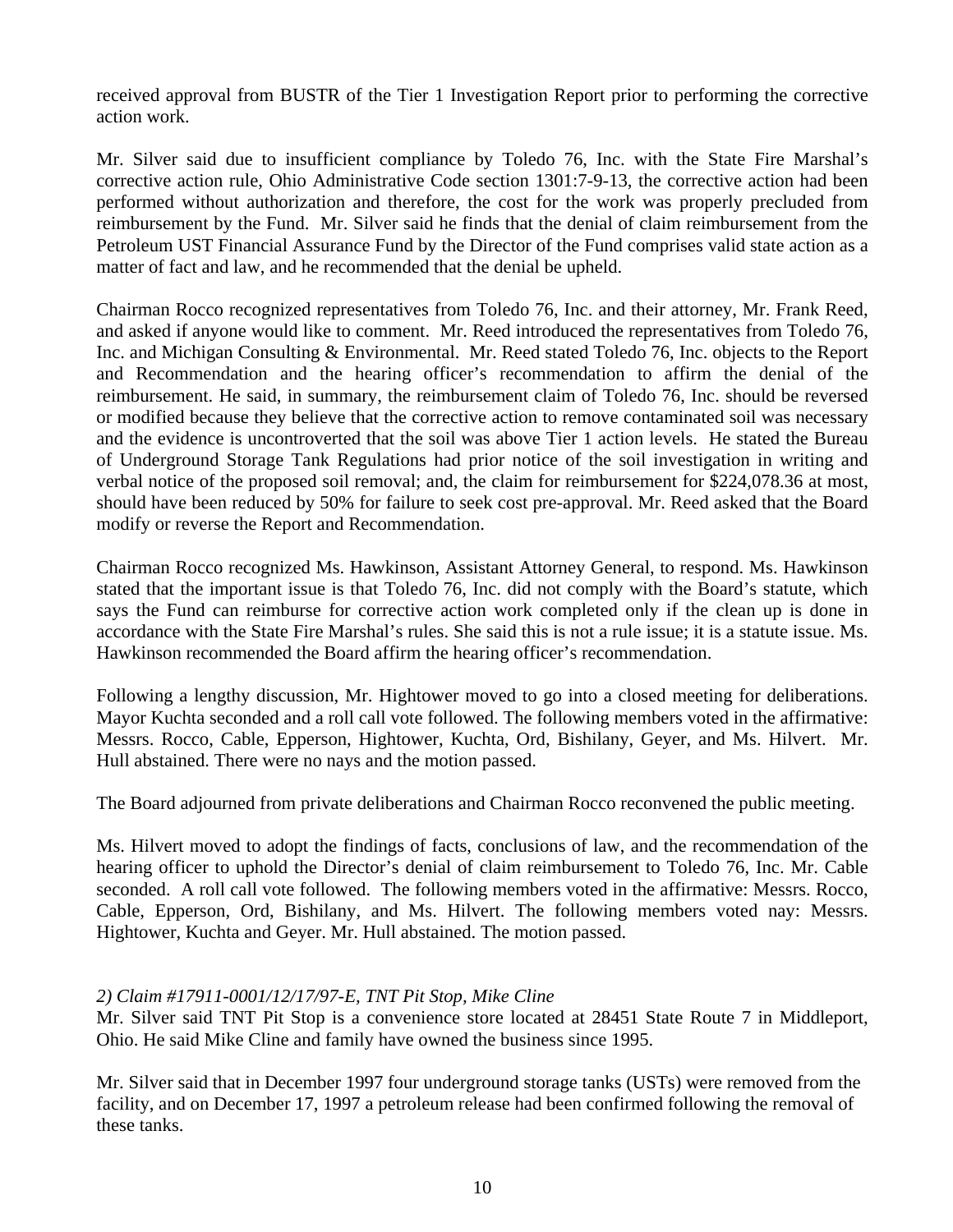Mr. Silver said that on February 16, 1999 the Fund determined that TNT Pit Stop was eligible for reimbursement under the Fund. He said TNT Pit Stop submitted five claims to the Fund and four of the claims had been approved and settled by the Fund between June 29, 2001 and February 28, 2006. Mr. Silver said the fifth claim for reimbursement, claim number 17911-0001/12/17/97-E, was filed with the Fund on February 26, 2009 for costs associated with Tier 1 Source Investigation activities and the preparation of a Tier 1 Delineation Notification report.

Mr. Silver said that on August 17, 2004, BUSTR requested additional information from TNT Pit Stop regarding quarterly monitoring reports. He said on November 18, 2004 a Tier 2 Evaluation Addendum report was submitted to BUSTR presenting the information that had been requested in the August 17, 2004 letter.

Mr. Silver stated by January 23, 2006 TNT Pit Stop had not received any response from BUSTR as to the report that had been submitted on November 18, 2004. He said BUSTR sent a letter to TNT Pit Stop dated January 23, 2006 stating that Ohio Administrative Code rule 1301:7-9-13 had been revised and that revision became effective March 1, 2005. He went on to say the letter from BUSTR also stated the revised rule grants a period of one year for the responsible parties to either complete the cleanup under the March 31, 1999 rule, or a responsible party could ask BUSTR for an extension of time to complete the cleanup, or the release would automatically be regulated under the 2005 rule and different cleanup requirements would apply. Mr. Silver said the letter indicated a written request for such an extension of time had to be filed with BUSTR by March 1, 2006.

Mr. Silver said TNT Pit Stop sent a written request to BUSTR on February 13, 2006 asking that the release remain under the 1999 corrective action rule and also indicated TNT Pit Stop was still awaiting a response from BUSTR to the Tier 2 Evaluation Addendum report that had been submitted in November 2004. He stated BUSTR made no response to the February 13, 2006 request from TNT Pit Stop to remain under the 1999 corrective action rule.

Mr. Silver said TNT Pit Stop received correspondence from BUSTR dated March 29, 2007 stating that the release had been moved under the 2005 corrective action rules, and that TNT Pit Stop was required to conduct a Tier 1 Source Investigation and to submit either a Tier 1 Evaluation or a Tier 1 Delineation Notification report on or before June 29, 2007.

Mr. Silver said TNT Pit Stop did not submit a Tier 1 Evaluation or a Tier 1 Delineation Notification report to the State Fire Marshal by June 29, 2007. He said TNT Pit Stop filed its Tier 1 Delineation Notification report on March 29, 2008. Mr. Silver said that on April 9, 2008 BUSTR received a written request for an extension of time to submit the Tier 1 Delineation Notification report, which had been due by June 29, 2007. Mr. Silver said that on April 15, 2008 BUSTR denied the extension of time because the request for the extension had been submitted after the June 29, 2007 deadline.

Mr. Silver said the Director of the Fund informed TNT Pit Stop in correspondence dated April 16, 2010, that because the Tier 1 Delineation Notification report had been due by June 29, 2007 as ordered by BUSTR, a claim for reimbursement for costs associated with that report were required to be submitted within one year of the June 29, 2007 due date, that is, by June 29, 2008. Mr. Silver said the TNT Pit Stop claim for reimbursement had been submitted on February 26, 2009, and the Director found the claim untimely filed and refused the claim in its entirety pursuant to Ohio Administrative Code sections 3737-1-09(A)(11) and 3737-1-12(D)(3).

Mr. Silver stated based on the findings of fact and conclusions of law presented, he recommended that the members of the Board uphold the Director's denial of claim reimbursement.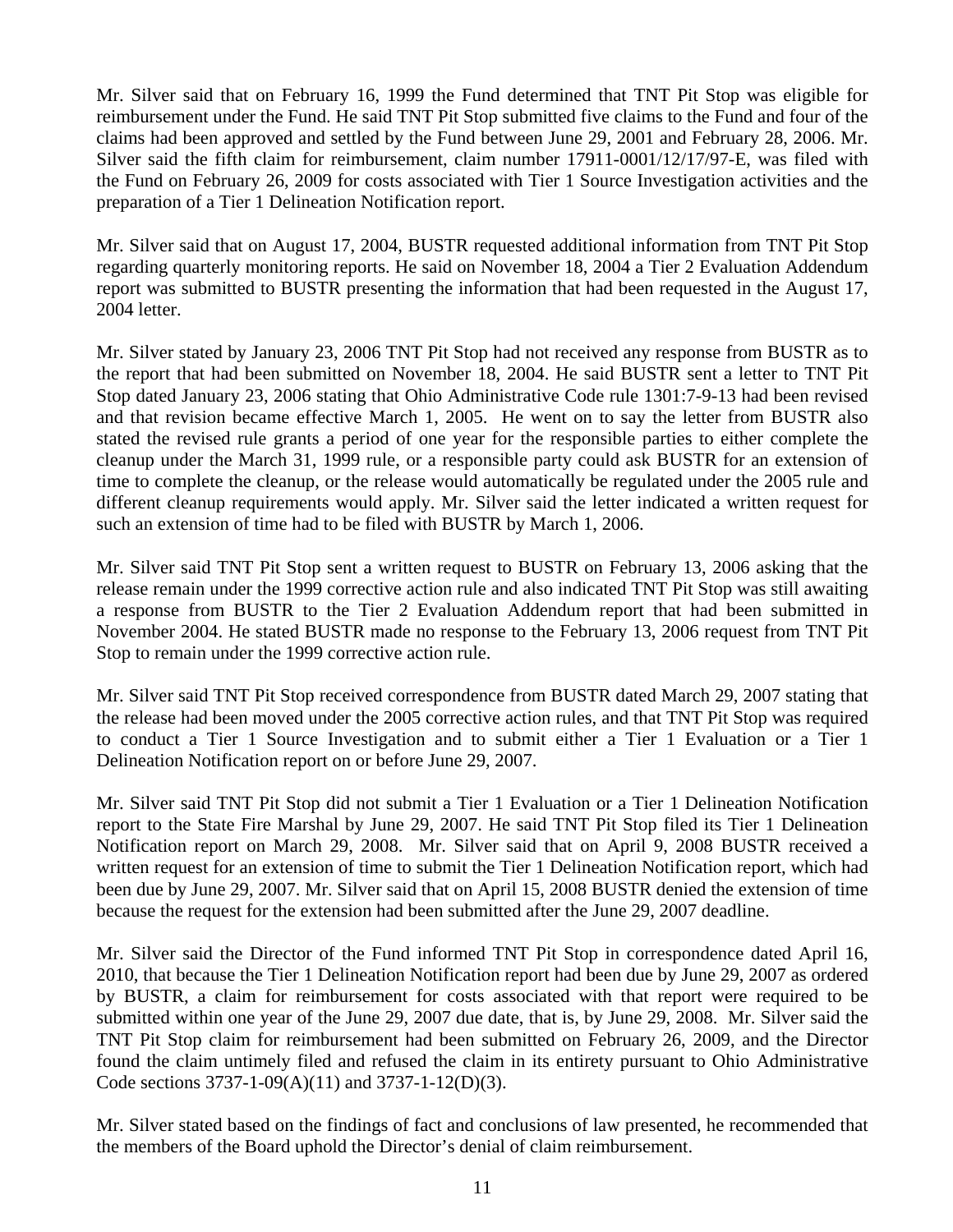Chairman Rocco requested a motion to adopt the findings of fact, conclusions of law, and the recommendation of the hearing officer to uphold the Director's denial of claim reimbursement to TNT Pit Stop. Mayor Kuchta so moved. Mr. Bishilany seconded and a vote followed. All members voted in the affirmative. The motion passed.

## *Hardship Application*

# *Claim #20240-0001/05/28/08, Amanda Carryout Inc., Allen C. Frank*

Ms. Richmond said Mr. Allen Frank, owner of Amanda Carryout Inc., requests the Board grant hardship status to the carryout for the reimbursement of claims related to a 2008 petroleum release on East Main Street in Amanda, Ohio. She said this is the carryout's second request for hardship status and, if granted, will be effective for one year. At that time, Mr. Frank may reapply. The previous hardship status expired on June 9, 2010. Ms. Richmond said to date the Fund had reimbursed Amanda Carryout Inc. slightly over \$13,000. She said there is one unsettled claim package with a face value of just under \$28,000 in-house.

Ms. Richmond said that in addition to the review of the hardship application, a U.S. Environmental Protection Agency (EPA) financial capacity test was used to evaluate the cash flow of Amanda Carryout Inc. and to determine whether it has the ability to carry debt, in which case it could finance the costs of corrective actions over time. She said based on the information Mr. Frank provided in the application, the ABEL model estimates a less that 50% probability that the carryout can afford \$50,000 in corrective action costs.

Ms. Richmond recommended that the Board approve this application and grant hardship status to Amanda Carryout Inc. Mayor Kuchta so moved and Mr. Hull seconded. A vote was taken and all members voted in the affirmative. The motion carried.

#### *Rules Discussion*

Chairman Rocco said the Board previously had discussed modifications needed to some of the Board's rules. He stated the Rule Committee had met; however, it had been determined there was not an immediate need to address any particular rule. He said once BUSTR had re-filed its rules, it very likely would be necessary to address some of the Board's rules. Chairman Rocco said since the Board is not currently facing a filing deadline, he recommended postponing any rule discussions until the September Board meeting, which is the first meeting of the new fiscal year.

## *Certificates of Coverage Ratification*

Chairman Rocco called upon Ms. Richmond to present for ratification by the Board the lists of owners who, since the last Board meeting had either been issued or denied a Certificate of Coverage.

Ms. Richmond said that behind Tab 9 there is a listing of facilities issued a program year 2009 Certificate of Coverage, and behind the blue divider page, a listing of facilities denied a program year 2009 Certificate of Coverage since the January Board meeting.

Ms. Richmond said the process used to review the fee applications and issue or deny a 2009 Certificate of Coverage included a review for completeness to determine that full payment had been made, financial responsibility was demonstrated, and BUSTR registration was complete. In a second level of review, BUSTR registration data was considered to determine whether tanks for which coverage is sought are in compliance with BUSTR's rules. Ms. Richmond said if there are no issues, the facility receives a Certificate of Coverage.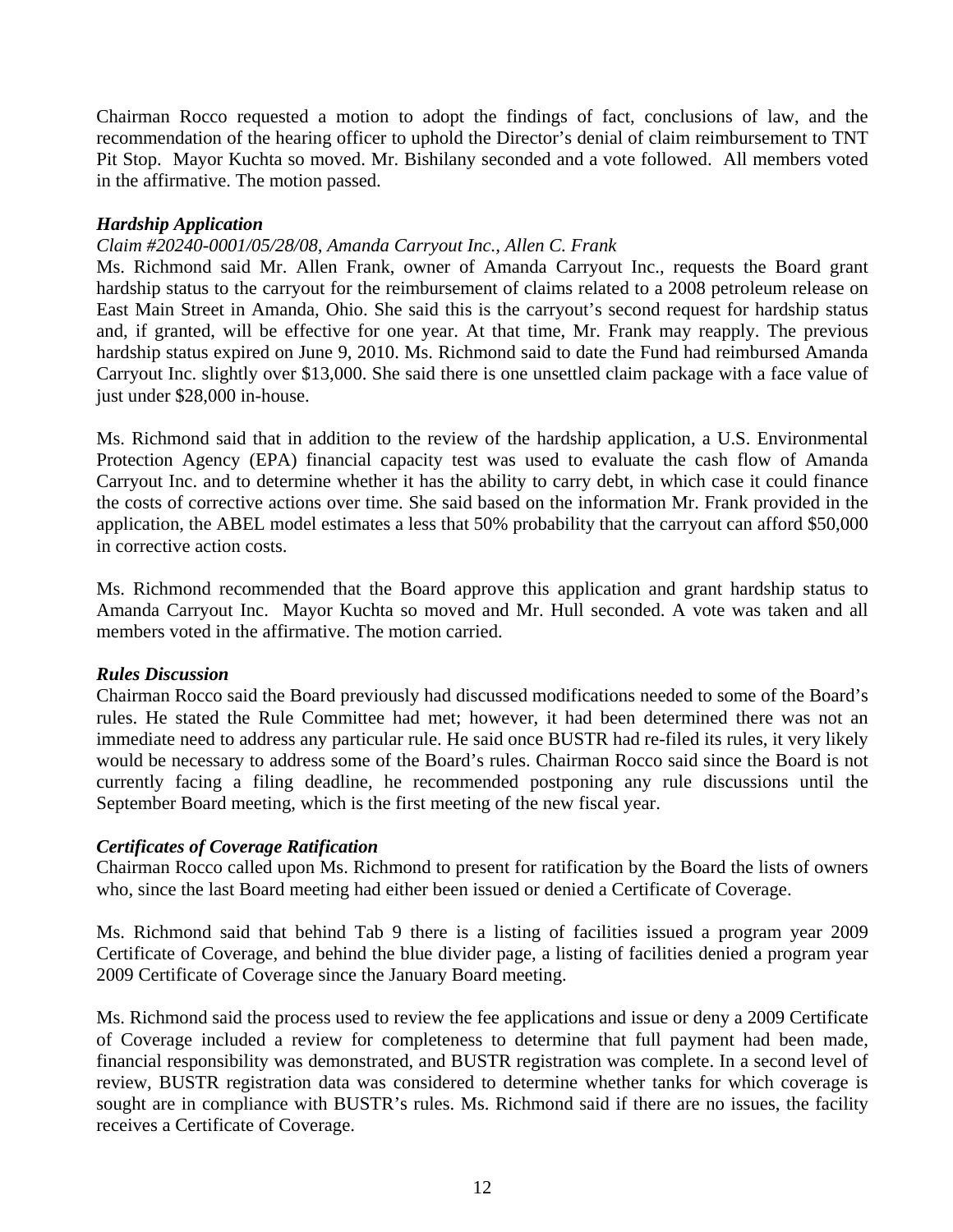Ms. Richmond explained if compliance issues are discovered, notice is provided to owners in accordance with the Board's rules and the Revised Code. Throughout this process the Board's staff works with the owners to correct the fee statement record and/or refers the owners to BUSTR to correct the registration record. She stated the staff often continues to work with owners even after a determination to deny a Certificate of Coverage had been issued. The Board's rules and the Revised Code make provisions for an appeal of the determinations issued within this process.

Ms. Richmond asked the Board to ratify her actions with respect to the two facilities receiving 2009 Certificates of Coverage.

Mr. Hull moved to ratify the list of 2009 Certificates of Coverage that were granted. Mr. Cable seconded. A vote was taken and all of the members were in favor. The motion passed.

Ms. Richmond asked the Board to ratify her actions with respect to the 34 facilities that were denied a Certificate of Coverage for program year 2009.

Mr. Hull moved to ratify the list of 2009 Certificates of Coverage that were denied. Mr. Epperson seconded. A vote was taken and all of the members were in favor. The motion passed.

Ms. Richmond said that behind Tab 10 there is a listing of facilities issued a program year 2010 Certificate of Coverage; and behind the blue divider page, a listing of facilities denied a program year 2010 Certificate of Coverage.

Ms. Richmond stated the process to issue and, if appropriate, deny a Certificate of Coverage changed in November 2009 with amendments to the Board's rules. She said under the new rule, the review of BUSTR registration data to determine compliance with the State Fire Marshal's rules was eliminated.

Ms. Richmond explained that during the review for the 2010 program year Certificates of Coverage, the staff now only ensures full payment has been received; financial responsibility for the deductible is demonstrated; and, the owner has certified with his signature that he is in compliance with the State Fire Marshal's rules. She said if the staff determines all these requirements have been met, the tanks existed in previous years and a Certificate for the subject tanks was issued to the owner in at least one of the prior two years, then a Certificate of Coverage is issued. Ms. Richmond said if the requirements are not met, the Certificate is denied in accordance with the Board's rules as previously discussed.

She said all processes within the Board's rules and the Revised Code were followed to make the determination to issue the program year 2010 Certificates of Coverage.

Ms. Richmond asked the Board to ratify her actions with respect to the 67 owners of 192 facilities receiving 2010 Certificates of Coverage on the list behind Tab 10.

Mr. Hull moved to ratify the list of 2010 Certificates of Coverage that were granted. Mr. Bishilany seconded. A vote was taken and all of the members were in favor. The motion passed.

Ms. Richmond said that behind the blue divider page in Tab 10 there is a listing of facilities denied a program year 2010 Certificate of Coverage.

Ms. Richmond asked the Board to ratify her actions with respect to the 53 facilities that were denied a Certificate of Coverage for program year 2010.